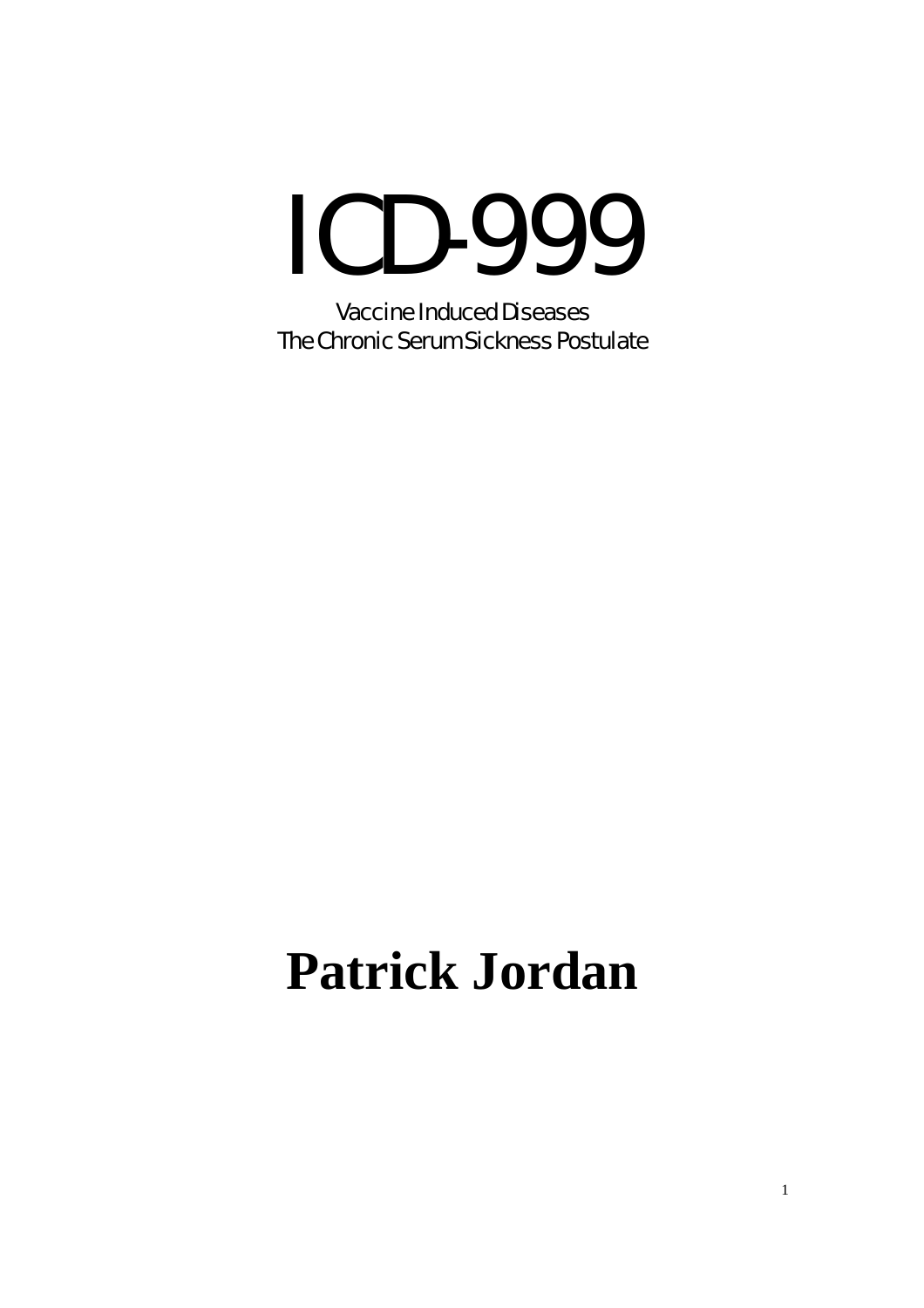## *CONTENTS*

| Three Impossible Things Before Breakfast                                 |
|--------------------------------------------------------------------------|
| Prologue:                                                                |
|                                                                          |
|                                                                          |
|                                                                          |
|                                                                          |
|                                                                          |
|                                                                          |
|                                                                          |
| First Impossible Thing:                                                  |
|                                                                          |
| Off With Their Heads! Autism and Bush's Decade of the Brain 043          |
|                                                                          |
|                                                                          |
|                                                                          |
| Second Impossible Thing:                                                 |
|                                                                          |
|                                                                          |
|                                                                          |
|                                                                          |
|                                                                          |
|                                                                          |
|                                                                          |
|                                                                          |
|                                                                          |
|                                                                          |
| Third Impossible Thing                                                   |
|                                                                          |
|                                                                          |
| I Didn't Invade Africa, But if I Did, Here's How I Would Have Done it091 |
|                                                                          |
|                                                                          |
| 103                                                                      |
|                                                                          |
|                                                                          |
|                                                                          |
|                                                                          |
|                                                                          |
|                                                                          |